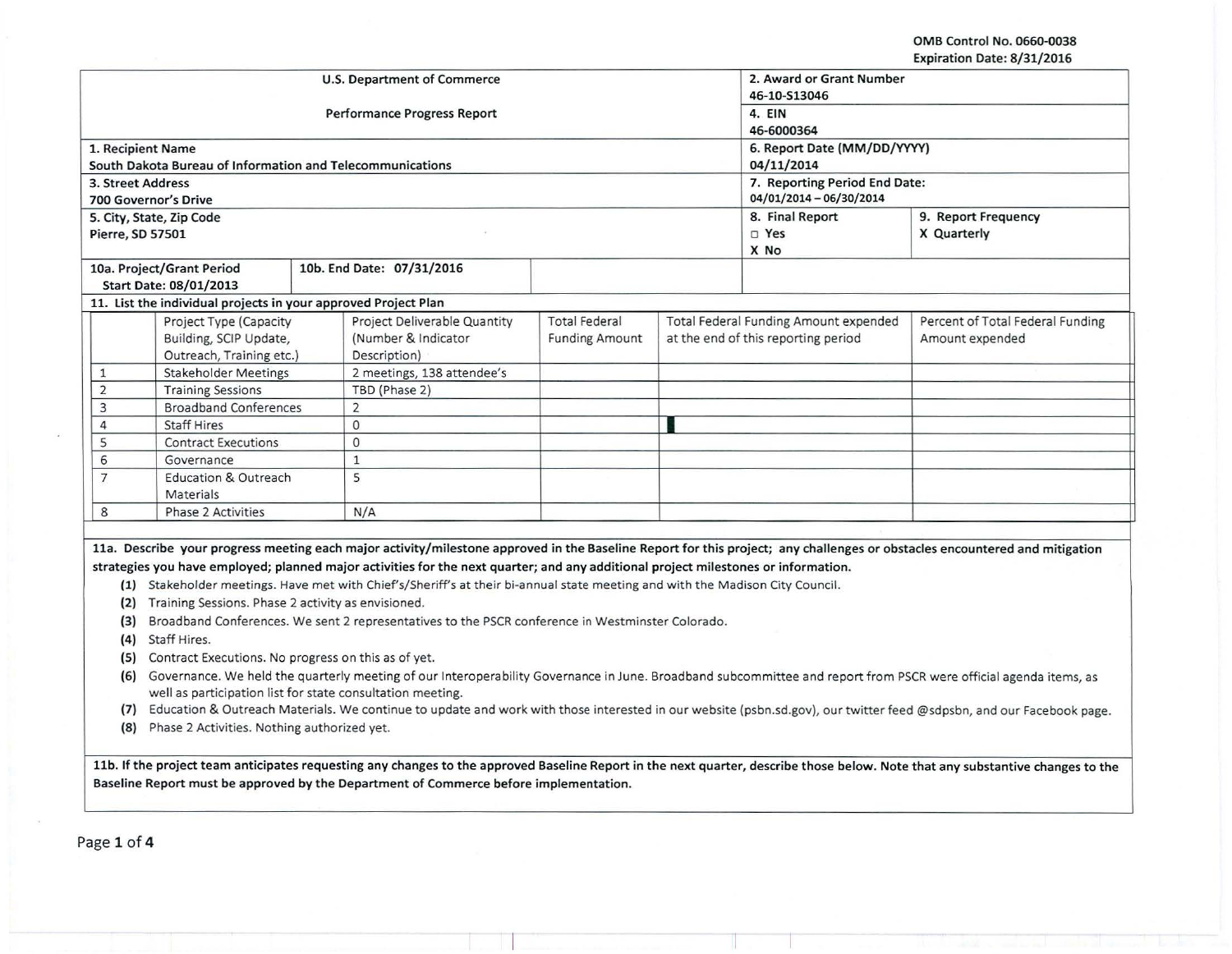i

We were informed that small changes (less than 10%) of the award amount could be used for acceptable purposes not outlined in the current plan. We will be using a limited amount of funding for personal services (salary and benefits) for a project manager that will help coordinate the outreach. As a new baseline plan will need to be submitted prior to Phase 2 expenditures, a modification will be inserted into that submission.

# llc. Provide any other information that would be useful to NTIA as it assesses this project's progress.

Commercial offerings in South Dakota encompass between 93-94% of our geography (Drive tested by our state SBI initiative), which provides the first responder community with a fairly robust data network. Because of the current capabilities and the smaller user base in a rural state such as South Dakota, the service provided by the commercial carriers is meeting the need for mobile data services here. When the first responder community is approached about the concept of a new service with unknown coverage and unknown cost, they are less than enthusiastic.

### 11d. Describe any success stories or best practices you have identified. Please be as specific as possible.

We have loaded our entire user community into the CASM tool. This database has then ben utilized for mailings and other outreach efforts.

### 12. Personnel

12a. If the project is not fully staffed, describe how any lack of staffing may impact the project's time line and when the project will be fully staffed.

We are still struggling to come up with an approach that resonates with our first responder community, and outreach efforts to this point have been met with very lukewarm response. Our original plan called for substantial expense for contractors and travel, which at this point we do not feel a good use of resources. We are working to get the Mobile Data Survey Tool (MDST) on line in an effort to find any potential issues with the commercial offerings to see if we can come up with an more effective approach, and will continue to hit the first responder larger meetings to answer any questions.

### 12b. Staffing Table -

| Job Title                         | FTE <sub>%</sub> | <b>Project(s) Assigned</b>                                                  | Change    |
|-----------------------------------|------------------|-----------------------------------------------------------------------------|-----------|
| Statewide Project Coordinator     | 10               | Provide oversight of all SLIGP project activities                           | No change |
| <b>Financial Assistant</b>        |                  | Provide support for budget management, procurement, and processing invoices | No change |
| Administrative Staffing Assistant |                  | Provide administrative support for grant management                         | No change |
| <b>Engineering Assistant</b>      |                  | Provide administrative support for grant management                         | No change |
| Program Manager                   | 10               | Provide administrative support for governance process                       | No change |
| Radio System Chief Engineer       | 10               | Provide engineering expertise and staffing for project                      | No change |

Add Row Remove Row

|  | 13. Subcontracts (Vendors and/or Subrecipients) |  |
|--|-------------------------------------------------|--|
|--|-------------------------------------------------|--|

13a. Subcontracts Table -Include all subcontractors. The totals from this table must equal the "Subcontracts Total" in Question 14f.

| Name | Subcontract Purpose | Type<br>(Vendor/Subrec.) | RFP/RFQ<br>ssued<br>(Y/N) | Contract<br>Executed<br>(Y/N) | Start<br>Date | End<br>Date | <b>Total Federal</b><br><b>Funds Allocated</b> | <b>Total Matching</b><br><b>Funds Allocated</b> | Project and % Assigned |
|------|---------------------|--------------------------|---------------------------|-------------------------------|---------------|-------------|------------------------------------------------|-------------------------------------------------|------------------------|
|------|---------------------|--------------------------|---------------------------|-------------------------------|---------------|-------------|------------------------------------------------|-------------------------------------------------|------------------------|

Page 2 of 4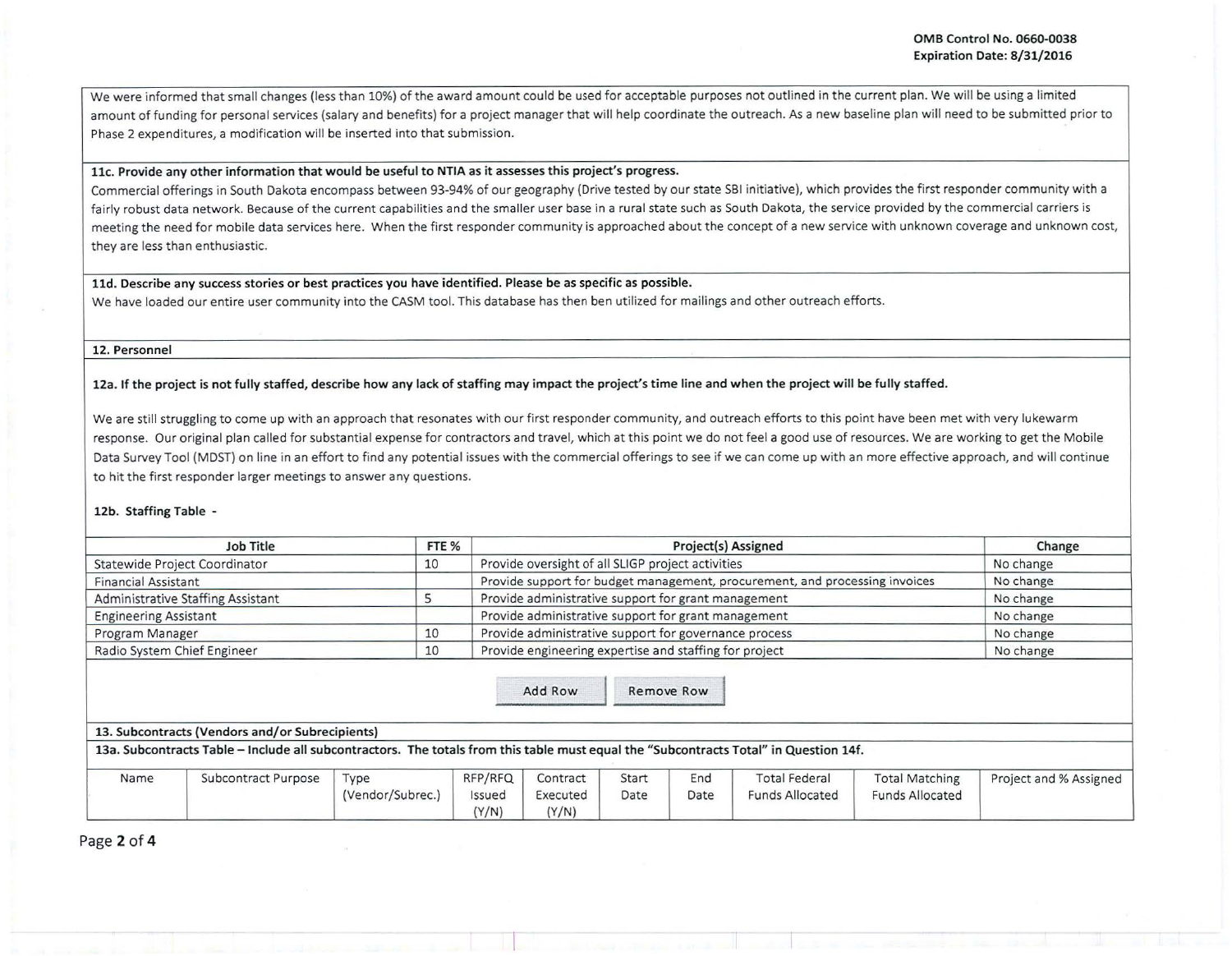| Legal Rep                      | Formalize agreements<br>with local<br>governments                                   | Vendor | N | N | <b>TBD</b> | <b>TBD</b> | \$75,000  |   | <b>NA</b>                                |
|--------------------------------|-------------------------------------------------------------------------------------|--------|---|---|------------|------------|-----------|---|------------------------------------------|
| Regional<br>Contractors<br>(3) | Provide outreach &<br>data collection<br>statewide                                  | Vendor | N | N | <b>TBD</b> | <b>TBD</b> | \$180,000 | 0 | <b>NA</b>                                |
| Regional Plan<br>Coordinator   | Align the SD plan with<br>other states and look<br>to utilize regional<br>resources | Vendor | N | N | <b>TBD</b> | <b>TBD</b> | \$180,000 |   |                                          |
| <b>SCIP</b><br>Contractor      | Help the State update<br>the Broadband<br>portion of the SCIP                       | Vendor | N | N | <b>TBD</b> | <b>TBD</b> | \$30,000  |   | 100% Completed with<br>OEC SCIP workshop |

Add Row Remove Row

## 13b. Describe any challenges encountered with vendors and/or subrecipients.

Web site was done, in-house rather than being contracted out. Personal service dollars only. We may need additional integrated down the road for data collection, but do not anticipate significant cost.

SCIP update was completed with a workshop put on by OEC. We are going to retain this line item in case we have further requirements for this category.

### 14. Budget Worksheet

Columns 2, 3 and 4 must match your current project budget for the entire award, which is the SF-424A on file. Only list matching funds that the Department of Commerce has already approved.

| Project Budget Element (1)   | Federal Funds<br>Awarded (2) | Approved Matching<br>Funds $(3)$ | <b>Total Budget</b><br>(4) | Federal Funds<br>Expended (5) | Approved Matching Funds<br>Expended (6)                                                                                                                                              | Total Funds Expended (7) |
|------------------------------|------------------------------|----------------------------------|----------------------------|-------------------------------|--------------------------------------------------------------------------------------------------------------------------------------------------------------------------------------|--------------------------|
| a. Personnel Salaries        | 0.00                         | 55,683.00                        | \$55,683.00                | 5,873.56                      | 19,093.04                                                                                                                                                                            | 24,966.60                |
| b. Personnel Fringe Benefits | 0.00                         | 11,137.00                        | \$11,137.00                | 0.00                          | 2,620.05                                                                                                                                                                             | 2,620.05                 |
| c. Travel                    | 240,579.00                   | 127,684.00                       | \$368,263.00               | 0.00                          | 10,799.85                                                                                                                                                                            | 10,799.85                |
| d. Equipment                 | 21,000.00                    | 0.00                             | \$21,000.00                | 0.00                          | 0.00                                                                                                                                                                                 | 0.00                     |
| e. Materials/Supplies        | 20,439.00                    | 28,984.00                        | \$49,423.00                | 0.00                          | 355.79                                                                                                                                                                               | 355.79                   |
| f. Subcontracts Total        | 843,000.00                   | 51,000.00                        | \$894,000.00               | 0.00                          | 0.00                                                                                                                                                                                 | 0.00                     |
| g. Other                     | 113,085.00                   | 35,040.00                        | \$148,125.00               | 0.00                          | 0.00                                                                                                                                                                                 | 0.00                     |
| h. Total Costs               | \$1,238,103.00               | \$309,528.00                     | \$1,547,631.00             | 0.00                          | \$32,868.73                                                                                                                                                                          | \$38,742.29              |
| i. % of Total                | 80%                          | 20%                              | 100%                       | 15%                           | 85%                                                                                                                                                                                  | 100%                     |
|                              |                              |                                  |                            |                               | 15. Certification: I certify to the best of my knowledge and belief that this report is correct and complete for performance of activities for the purpose(s) set forth in the award |                          |

- - - -

**documents.**